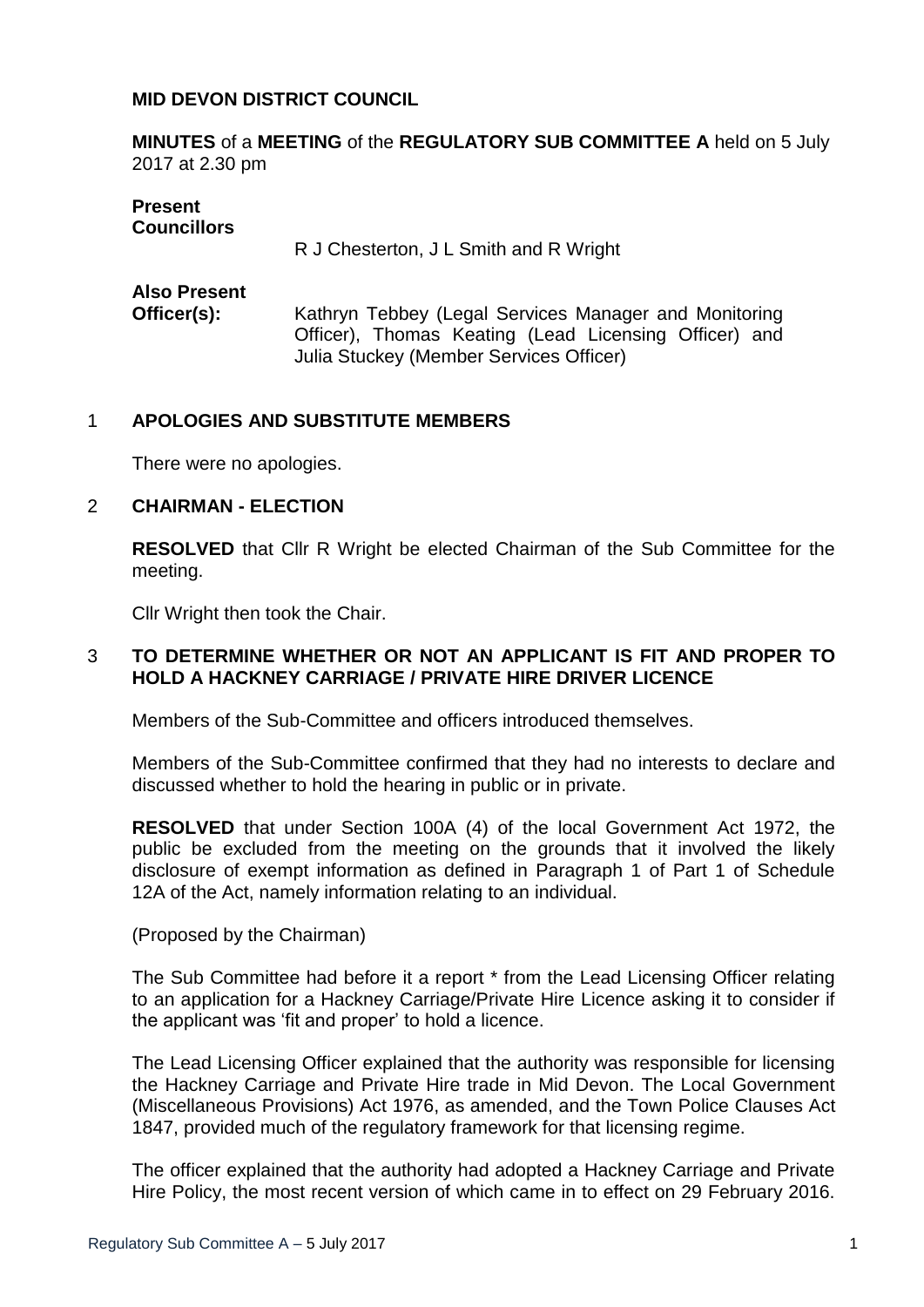The policy provided the framework for the administration of the service and set out how the Council would consider both new applications and also matters relating to existing licence holders.

The officer went on to inform Members that according to current policy their priorities in this instance should be the protection of public health and safety and the prevention of crime and disorder. Ultimately, the main priority was public safety.

The officer informed the Committee that the applicant had submitted an application to Mid Devon District Council for a new Hackney Carriage / Private Hire Drivers licence on 31 March 2017. A DBS (Disclosure and Baring Service) certificate was required and this had an issue date of 2 June 2017. It revealed previous convictions that the applicant had not declared on the application form.

The licensing team had contacted the DBS Service to discuss how this information could be used by decision makers and it had been confirmed that it must not be circulated in advance of the hearing taking place. They had stated that it must only be made available at the hearing itself.

The Officer highlighted that the application that the applicant had submitted for a new Hackney Carriage/Private Hire Drivers licence asked the following question and contained the accompanying note:

'*Have you ever been found guilty or convicted of ANY offence, or been made the subject of an order, by a court in the UK or abroad? This means ALL offences, however long ago they happened. If no, insert 'NONE'.*

*Under the Rehabilitation of Offenders Act 1974, holders of hackney carriage / private hire drivers licences are classified as exempted posts and all convictions (whether 'spent' or not) must be declared. Failure to declare all convictions may affect the outcome of your application'.*

The applicant had stated 'none' in response to this question. In light of the information received on the DBS this declaration was incorrect.

The Sub Committee withdrew to consider additional information that had not been available to it prior to the meeting.

On their return the Sub Committee put questions to the applicant.

The applicant informed the Sub Committee that he had been very young when he committed the offences and that he had thought that having paid the fine and undertaken community work that he did not need to declare them. He explained the circumstances of the offences and informed the Sub Committee that he had since settled down and was now a family man with a baby due soon.

The Sub Committee withdrew to consider its decision.

The Sub Committee **RESOLVED** to grant a Hackney Carriage and Private Hire Licence as applied for, for a period of 1 year. However the Sub Committee took a very serious view of: